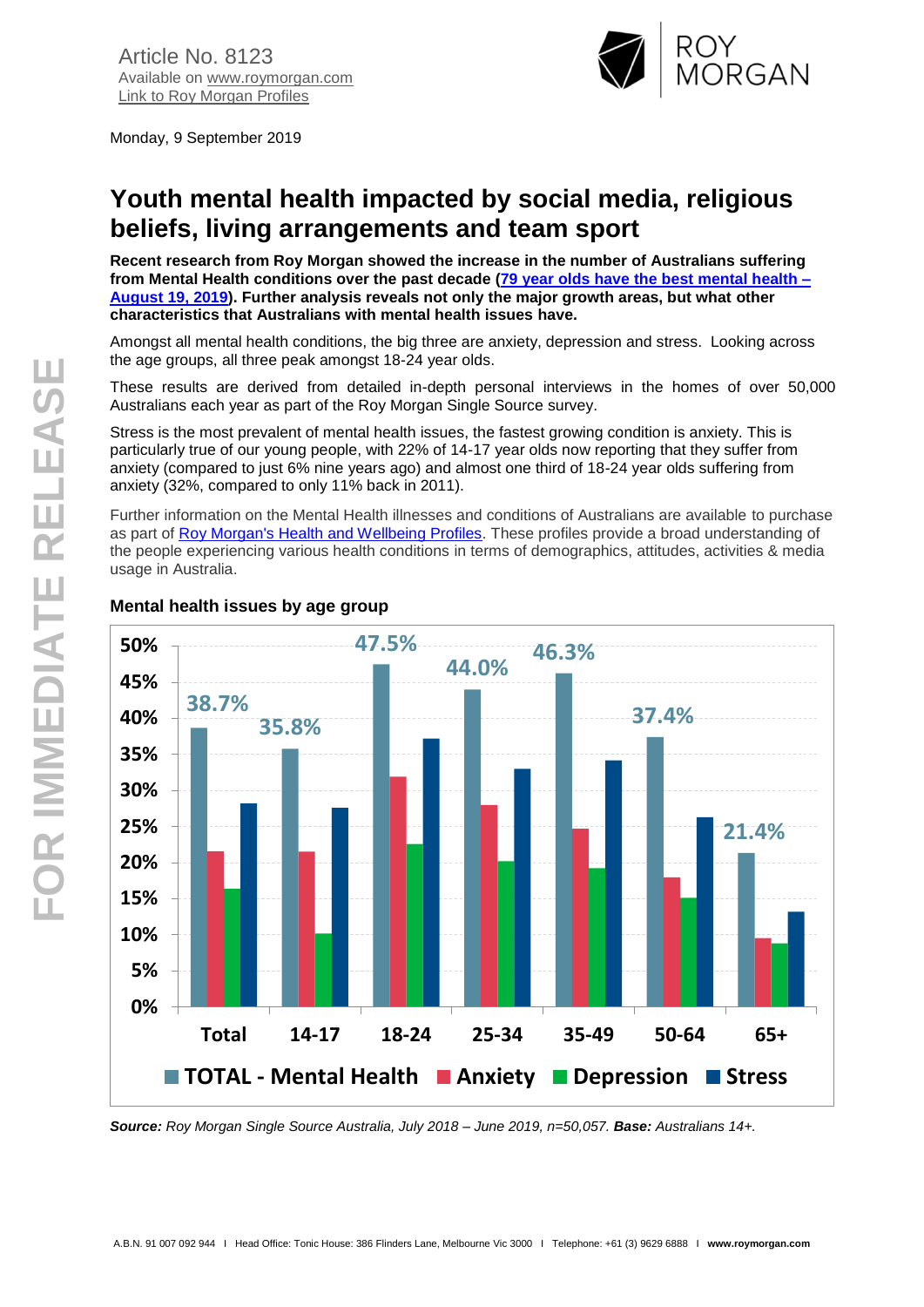# **What is driving the growing mental health issues like anxiety in Australia's youth?**

So with anxiety the fastest growing issue in mental health, and with that condition peaking in the 18-24 year old age group with 32% reporting they suffer from anxiety, let's take a closer look at how these young adults compare to their peers of the same age.

#### **Gender and living arrangements**

The first quite significant thing to note is gender. Young women are almost twice as likely than their male peers to report suffering from anxiety. Nearly two-fifths (39.5%) of women in this age group are anxiety sufferers compared to only 21.5% of men.

While a majority of this age group are studying or employed, the small number who are not either working or studying are twice as likely to suffer from anxiety than the age group as a whole (52.5% cf. 30.5%).

Living arrangements appear to have an influence as well. The relatively small proportions of this age group who live with partners either with or without children are more likely to suffer from anxiety, while those who've moved out and live in shared households have significantly lower levels of anxiety.

# **Social media**

With all the talk about the effects of social media, keeping up with the latest influencers on Instagram and who looks like they have the best life on Facebook, it's interesting to note that amongst young adults, those suffering from anxiety spend even more time than the average 18-24 year old on social media (764 minutes a week compared to 675 minutes a week of the general population in that age group).

#### **Team sports**

On the other hand, those playing a team sport report lower levels of anxiety (and stress and depression as well). This is particularly true of young adult men. Only 11.5% of men aged 18-24 years old who play team sports report suffering anxiety.

# **Socio-economics, income and geography play little role in influencing mental health**

As well as factors that correlate with anxiety, it's important to look at what *doesn't* relate to it. It might seem income and socio-economic background would have an influence, but this is (perhaps surprisingly) not as relevant as you might think. Income shows very few trends, and those with the *lowest* Socio-Economic-Score actually show the *lowest* levels of anxiety.

Despite unemployment levels, housing costs and many other factors differing from State to State, anxiety levels amongst young adults show very little differences throughout the country. In terms of anxiety levels, there are no significant differences between Australia's capital cities compared to rural and regional areas amongst 18 to 24 year olds, and none between the different States.

# **Key demographics of 18-24 year olds suffering from anxiety**

|                                    | % suffering from anxiety |  |
|------------------------------------|--------------------------|--|
| All 18-24 year olds                | 32.0%                    |  |
| Female                             | 39.5%                    |  |
| Male                               | 21.5%                    |  |
| Not working or studying            | 52.5%                    |  |
| No religious beliefs               | 35.0%                    |  |
| AB quintile (highest SES)          | 32.5%                    |  |
| FG quintile (lowest SES)           | 24.0%                    |  |
| Lives with partner and no children | 46.0%                    |  |
| Lives with parents                 | 31.5%                    |  |
| Shared household                   | 22.5%                    |  |
| Those who play a team sport        | 19.5%                    |  |
| Women who play a team sport        | 31.5%                    |  |
| Men who play a team sport          | 11.5%                    |  |

*Source: Roy Morgan Single Source Australia, July 2017 – June 2019, n=9,051. Base: Australians aged 18-24.*